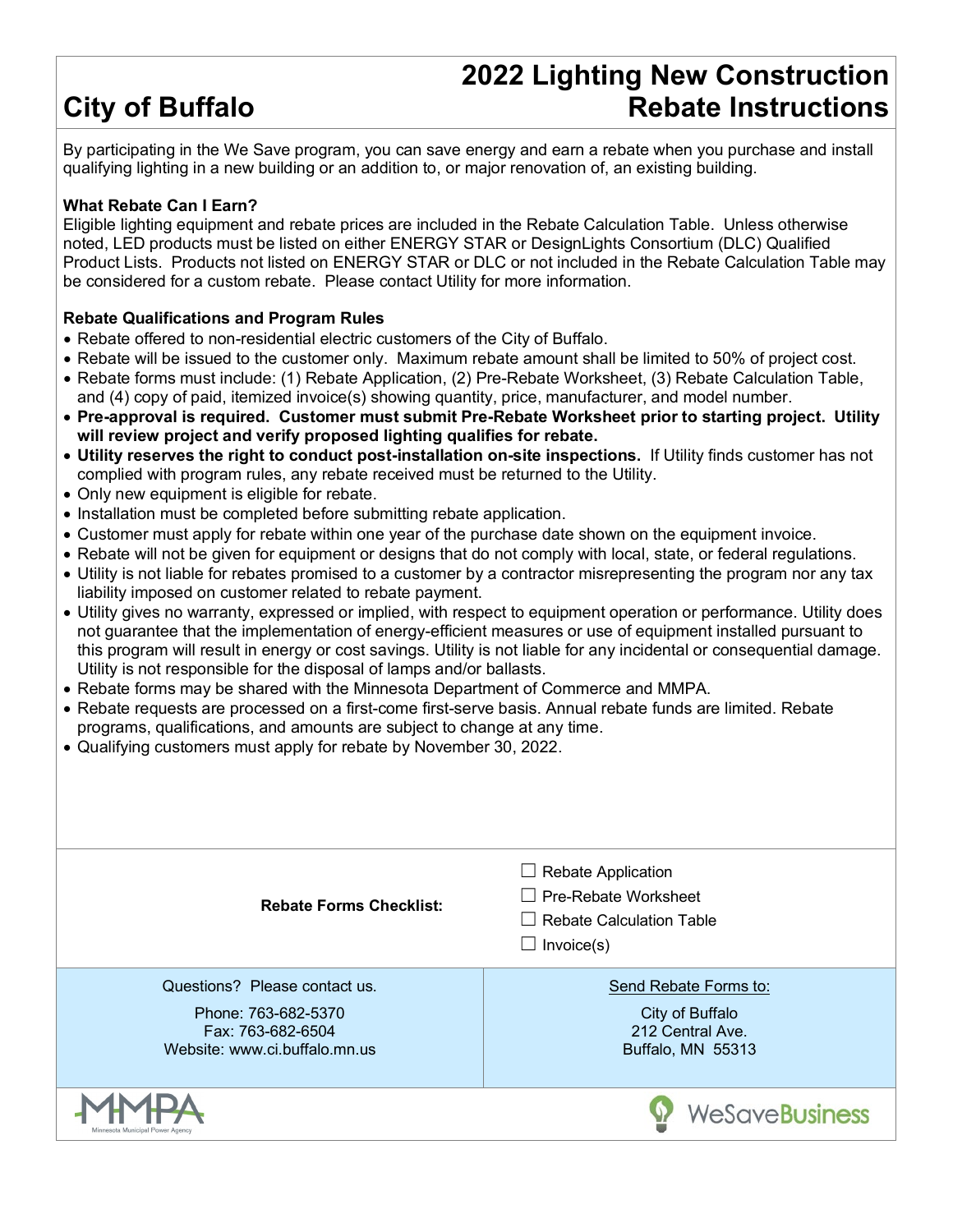## **2022 Lighting New Construction Rebate Application**

|                                                                                                                                                                                                           |                             |       |                      |                                           |           | <b>TAMALA LIAMILANI</b>  |  |  |
|-----------------------------------------------------------------------------------------------------------------------------------------------------------------------------------------------------------|-----------------------------|-------|----------------------|-------------------------------------------|-----------|--------------------------|--|--|
|                                                                                                                                                                                                           |                             |       |                      | <b>STEP 1: CUSTOMER INFORMATION</b>       |           |                          |  |  |
| <b>Customer Name:</b>                                                                                                                                                                                     |                             |       |                      |                                           |           |                          |  |  |
| Account #:                                                                                                                                                                                                |                             |       | <b>Contact Name:</b> |                                           |           |                          |  |  |
| Address:<br>City:                                                                                                                                                                                         |                             |       |                      |                                           | ZIP Code: |                          |  |  |
| Email:                                                                                                                                                                                                    |                             |       | Phone:               |                                           |           |                          |  |  |
| Installation Address (if different):                                                                                                                                                                      |                             |       |                      |                                           |           |                          |  |  |
|                                                                                                                                                                                                           |                             |       |                      | <b>STEP 2: VENDOR INFORMATION</b>         |           |                          |  |  |
| Company Name:                                                                                                                                                                                             |                             |       |                      | <b>Contact Name:</b>                      |           |                          |  |  |
| Address:                                                                                                                                                                                                  |                             | City: |                      |                                           |           | ZIP Code:                |  |  |
| Email:                                                                                                                                                                                                    |                             |       | Phone:               |                                           |           |                          |  |  |
|                                                                                                                                                                                                           |                             |       |                      | <b>STEP 3: FACILITY DETAILS</b>           |           |                          |  |  |
| Space where lighting will be installed: $\Box$ Air Conditioned $\Box$ Not Air Conditioned                                                                                                                 |                             |       |                      |                                           |           |                          |  |  |
| Primary Building Type/Use of Location (select one):                                                                                                                                                       |                             |       |                      |                                           |           |                          |  |  |
| 24-Hour Facility                                                                                                                                                                                          | <b>Code/Safety Required</b> |       |                      | College/University                        |           | Grocery                  |  |  |
| <b>Healthcare Office</b>                                                                                                                                                                                  | Hospital                    |       |                      | Hotel/Motel                               |           | Manufacturing            |  |  |
| Office                                                                                                                                                                                                    | Restaurant                  |       |                      | Retail                                    |           | <b>Refrigerated Case</b> |  |  |
| School-Elementary                                                                                                                                                                                         | School-Secondary            |       | Warehouse            |                                           | Other:    |                          |  |  |
|                                                                                                                                                                                                           |                             |       |                      | STEP 4: COMPLETE PRE-REBATE WORKSHEET     |           |                          |  |  |
| Pre-Rebate Worksheet provides detail for equipment being installed and is necessary to evaluate project<br>eligibility. Quantities must reconcile with information entered in Rebate Calculation Table.   |                             |       |                      |                                           |           |                          |  |  |
|                                                                                                                                                                                                           |                             |       |                      | STEP 5: COMPLETE REBATE CALCULATION TABLE |           |                          |  |  |
| Rebate Calculation Table calculates the dollar amount of the rebate. Quantities must reconcile with values<br>entered on Pre-Rebate Worksheet. Rebate paid cannot exceed the purchase price of equipment. |                             |       |                      |                                           |           |                          |  |  |
| STEP 6: ATTACH NECESSARY DOCUMENTATION                                                                                                                                                                    |                             |       |                      |                                           |           |                          |  |  |
| □ Pre-Rebate Worksheet<br>$\Box$ Rebate Calculation Table<br>$\Box$ Copy of dated, itemized invoice(s) showing quantity, price, manufacturer, and model number                                            |                             |       |                      |                                           |           |                          |  |  |
|                                                                                                                                                                                                           |                             |       |                      | <b>STEP 7: CUSTOMER SIGNATURE</b>         |           |                          |  |  |
|                                                                                                                                                                                                           |                             |       |                      |                                           |           |                          |  |  |

**City of Buffalo**

I hereby certify that information on rebate application is accurate. I have read rebate instructions and agree that MMPA may verify information provided.

|                                                       | Date $(mm/dd/yy)$ : |                 |  |  |  |  |  |
|-------------------------------------------------------|---------------------|-----------------|--|--|--|--|--|
| FOR MMPA UTILITY USE ONLY. DO NOT WRITE IN THIS AREA. |                     |                 |  |  |  |  |  |
| Customer Type (select one): □ Commercial □ Industrial |                     |                 |  |  |  |  |  |
| Approved By:                                          | Date (mm/dd/yy):    | Rebate $(\$)$ : |  |  |  |  |  |
| Minnesota Municipal Power Agency                      |                     | WeSaveBusiness  |  |  |  |  |  |

Expires November 30, 2022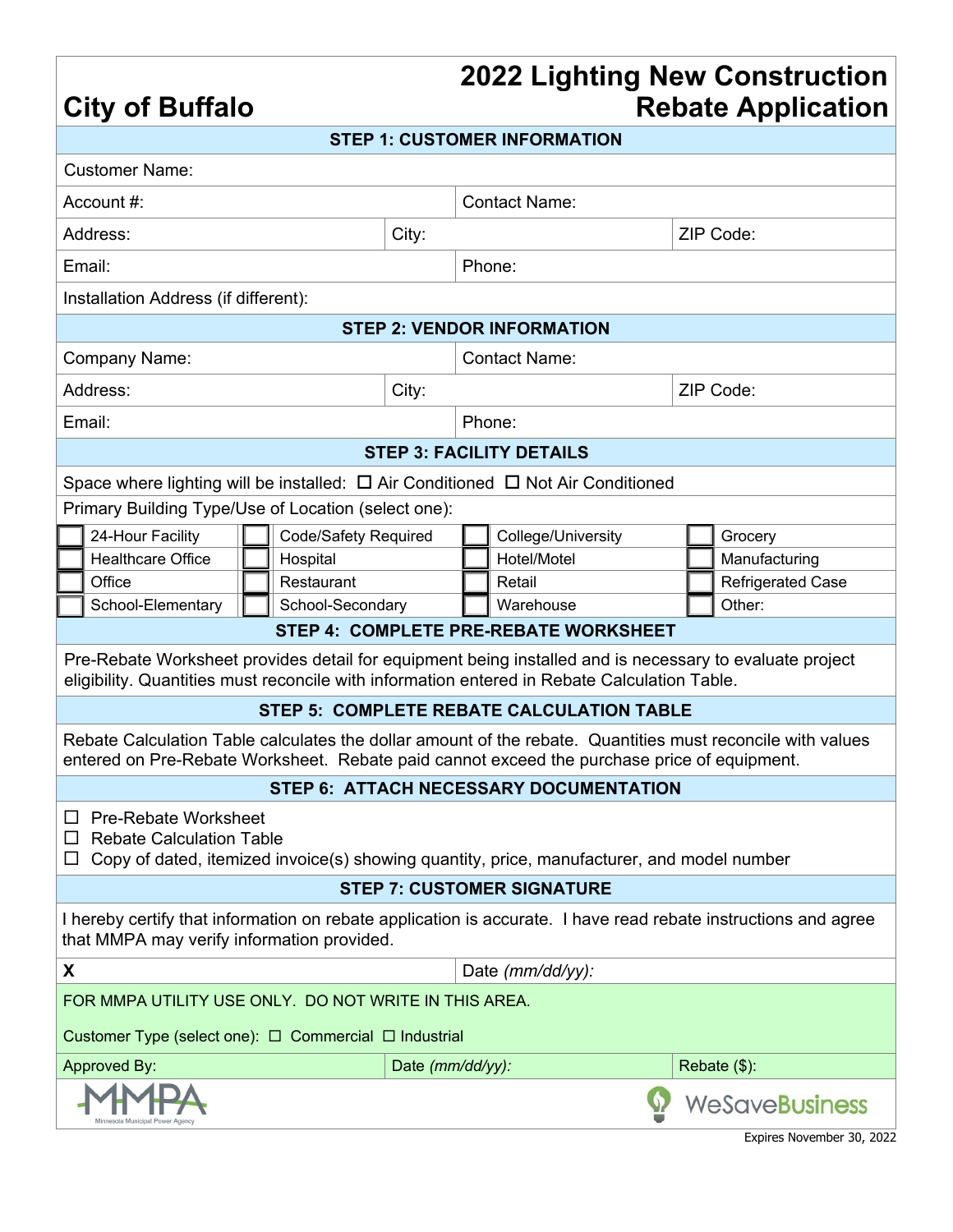### **2022 Lighting New Construction City of Buffalo Pre-Rebate Worksheet**

| INSTRUCTIONS: Enter detail for lighting below. Lighting must be ENERGY STAR or DLC qualified, see Rebate Calculation Table for more information. Customers are |      |                    |                     |                     |                   |                |             |  |  |
|----------------------------------------------------------------------------------------------------------------------------------------------------------------|------|--------------------|---------------------|---------------------|-------------------|----------------|-------------|--|--|
| encouraged to provide manufacturer specification sheets. If more rows needed, make additional copies of sheet.<br><b>LIGHTING EQUIPMENT</b><br><b>LOCATION</b> |      |                    |                     |                     |                   |                |             |  |  |
|                                                                                                                                                                | Air  |                    |                     |                     |                   |                | <b>Unit</b> |  |  |
| <b>Building</b><br><b>Type</b>                                                                                                                                 | Cond | <b>Description</b> | <b>Manufacturer</b> | <b>Model Number</b> | <b>Watts</b>      | Quantity       | Cost        |  |  |
|                                                                                                                                                                |      |                    |                     |                     |                   |                |             |  |  |
|                                                                                                                                                                |      |                    |                     |                     |                   |                |             |  |  |
|                                                                                                                                                                |      |                    |                     |                     |                   |                |             |  |  |
|                                                                                                                                                                |      |                    |                     |                     |                   |                |             |  |  |
|                                                                                                                                                                |      |                    |                     |                     |                   |                |             |  |  |
|                                                                                                                                                                |      |                    |                     |                     |                   |                |             |  |  |
|                                                                                                                                                                |      |                    |                     |                     |                   |                |             |  |  |
|                                                                                                                                                                |      |                    |                     |                     |                   |                |             |  |  |
|                                                                                                                                                                |      |                    |                     |                     |                   |                |             |  |  |
|                                                                                                                                                                |      |                    |                     |                     |                   |                |             |  |  |
|                                                                                                                                                                |      |                    |                     |                     |                   |                |             |  |  |
|                                                                                                                                                                |      |                    |                     |                     |                   |                |             |  |  |
|                                                                                                                                                                |      |                    |                     |                     |                   |                |             |  |  |
|                                                                                                                                                                |      |                    |                     |                     |                   |                |             |  |  |
|                                                                                                                                                                |      |                    |                     |                     |                   |                |             |  |  |
|                                                                                                                                                                |      |                    |                     |                     |                   |                |             |  |  |
|                                                                                                                                                                |      |                    |                     |                     |                   |                |             |  |  |
|                                                                                                                                                                |      |                    |                     |                     |                   |                |             |  |  |
|                                                                                                                                                                |      |                    |                     |                     |                   |                |             |  |  |
|                                                                                                                                                                |      |                    |                     |                     |                   |                |             |  |  |
|                                                                                                                                                                |      |                    |                     |                     |                   |                |             |  |  |
|                                                                                                                                                                |      |                    |                     |                     |                   |                |             |  |  |
|                                                                                                                                                                |      |                    |                     |                     |                   |                |             |  |  |
|                                                                                                                                                                |      |                    |                     |                     |                   |                |             |  |  |
|                                                                                                                                                                |      |                    |                     |                     |                   |                |             |  |  |
|                                                                                                                                                                |      |                    |                     |                     |                   |                |             |  |  |
|                                                                                                                                                                |      |                    |                     |                     |                   |                |             |  |  |
|                                                                                                                                                                |      |                    |                     |                     |                   |                |             |  |  |
|                                                                                                                                                                |      |                    |                     |                     |                   |                |             |  |  |
|                                                                                                                                                                |      |                    |                     |                     |                   |                |             |  |  |
|                                                                                                                                                                |      |                    |                     |                     | $\mathbf{\Omega}$ | WeSaveBusiness |             |  |  |
|                                                                                                                                                                |      |                    |                     |                     |                   |                |             |  |  |

Expires November 30, 2022